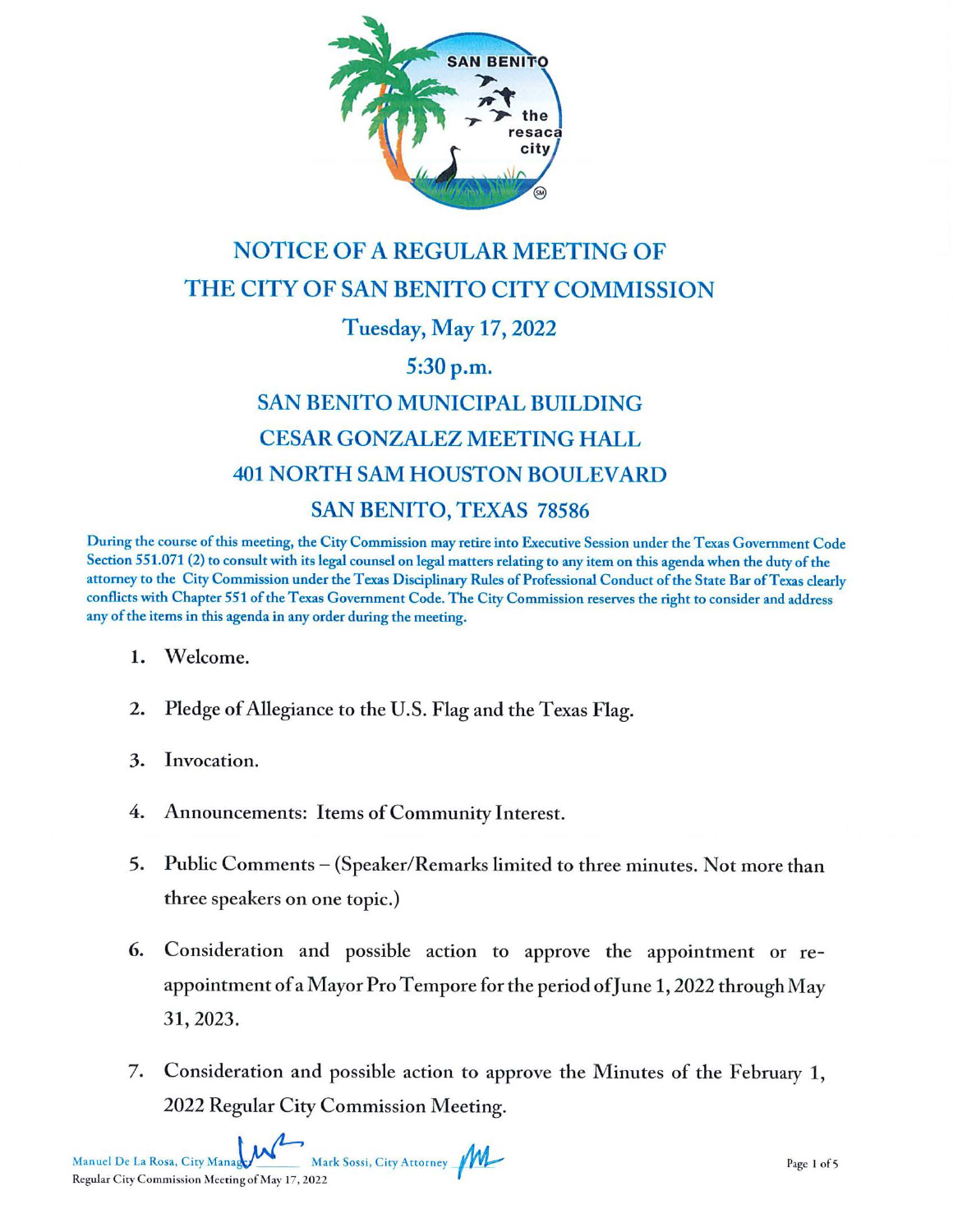- 8. Update on the 2022 ResacaFest music entertainment lineup.
- 9. Discussion and possible action to approve a Memorial Day Celebration to be held at 151 East Rowson Street on May 30, 2022.
- **10.** Consideration and possible action to approve Artwork Loan Agreement for Christopher Leonard's Exhibition, Now & Then Leonardski Shows Up, beginning June 1 through August 20, 2022 at the San Benito Cultural Heritage Museum.
- **11.** Consideration and possible action to approve the San Benito Police Department Summer Bash 2022 event to be held onJune 11, 2022 from 1:00 p.m. to 4:00 p.m. at the Heavin Park.
- **12.** Consideration and possible action to approve the lawenforcement application for participation in the State Plan of Operation between the San Benito Police Department and the State of Texas.
- 13. Consideration and possible action to approve the purchase of twelve Safariland bulletproof vests and accessories from GT Distributors for the total amount of \$12,626.36.
- 14. Consideration and possible action to approve the purchase of a HiPower *550* kW HRVW 685 T4F Trailer Mounted Diesel Genset from Global Power Supply LLC in the total amount of \$281,876.00.
- 15. Consideration and possible action to approve a proposal by PlayRGV for the construction of a metal structure to enhance and provide shade at the Freddy Fender Memorial located at the San Benito Memorial Park in the total amount of\$77,777.00.
- **16.** Consideration and possible action to approve the appointment or re-appointment of a Board Member to Place 2 of the City of San Benito's Police and Fire Civil Service Commission, term to expire on May 30, 2022. New term to expire May 31, 2025:

a) Place 2 - currently Mr. Lorenzo Sanchez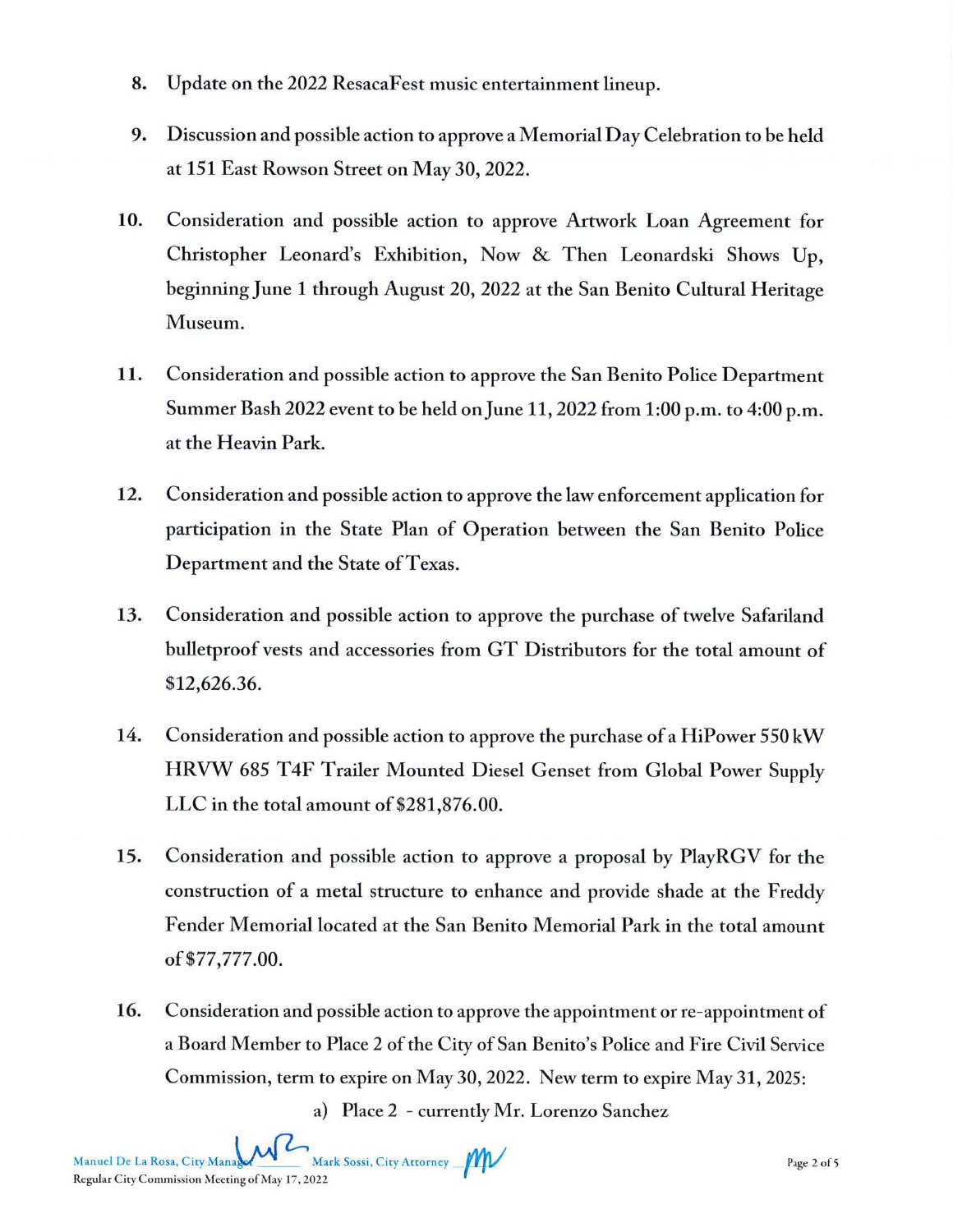- 17. Consideration and possible action to approve the appointments or reappointments of the San Benito Economic Development Corporation, lnc., Board of Directors terms to expire on May 31, 2022. New appointments or reappointments terms will expire May 31, 2024:
	- a) Place 5 currently Mr. Jeremy Maya (Mayoral nomination)
	- b) Place 6- currently Mr. Rene Garcia, (City Commission nomination)
	- c) Place 7 currently Mr.Julian Rios (City Commission nomination)
- **18.** Consideration and possible action to approve the appointments or reappointments to the San Benito Parks and Recreation Board:
	- a) Mayor Place Term period June 1, 2020 through May 31, 2023
	- b) Place  $1-$  Term period June 1, 2020 through May 31, 2023
	- c) Place 2-Term period]une 1, 2020 through May 31, 2023
	- d) Place 3 Old term period June 1, 2019 through May 31, 2021, held by carryover. New term period June 1, 2021 through May 31, 2024.
	- e) Place 4-Term period]une **1,** 2021 through May 31, 2024
- **19.** Consideration and possible action to approve the appointments or reappointments of the Traffic and Safety Board Advisory Committee (TSBAC), terms to expire June 30, 2022 and to appoint a committee member to the vacant Place 5:
	- a) Place 3 currendy Mr. Rene Garcia. New term: July 1, 2022 to June 30, 2025
	- b) Place 4 currently Mr. Julian Rios. New term: July 1, 2022 to June 30, 2025
	- c) Place *5*  currently Vacant. New term to expire June 30, 2023
- 20. Consideration and possible action to approve the appointments or reappointments of members to the Planning and Zoning Commission for the places and terms starting and expiring as shown:
	- a) Place 1 New termJune 1, 2022 to May 31, 2024
	- b) Place 2- New term}une 1, 2022 to May 31, 2024
	- c) Place  $4$  New term June 1, 2022 to May 31, 2023 (One-Year Term)
	- d) Place *5*  New termJune 1, 2022 to May 31, 2024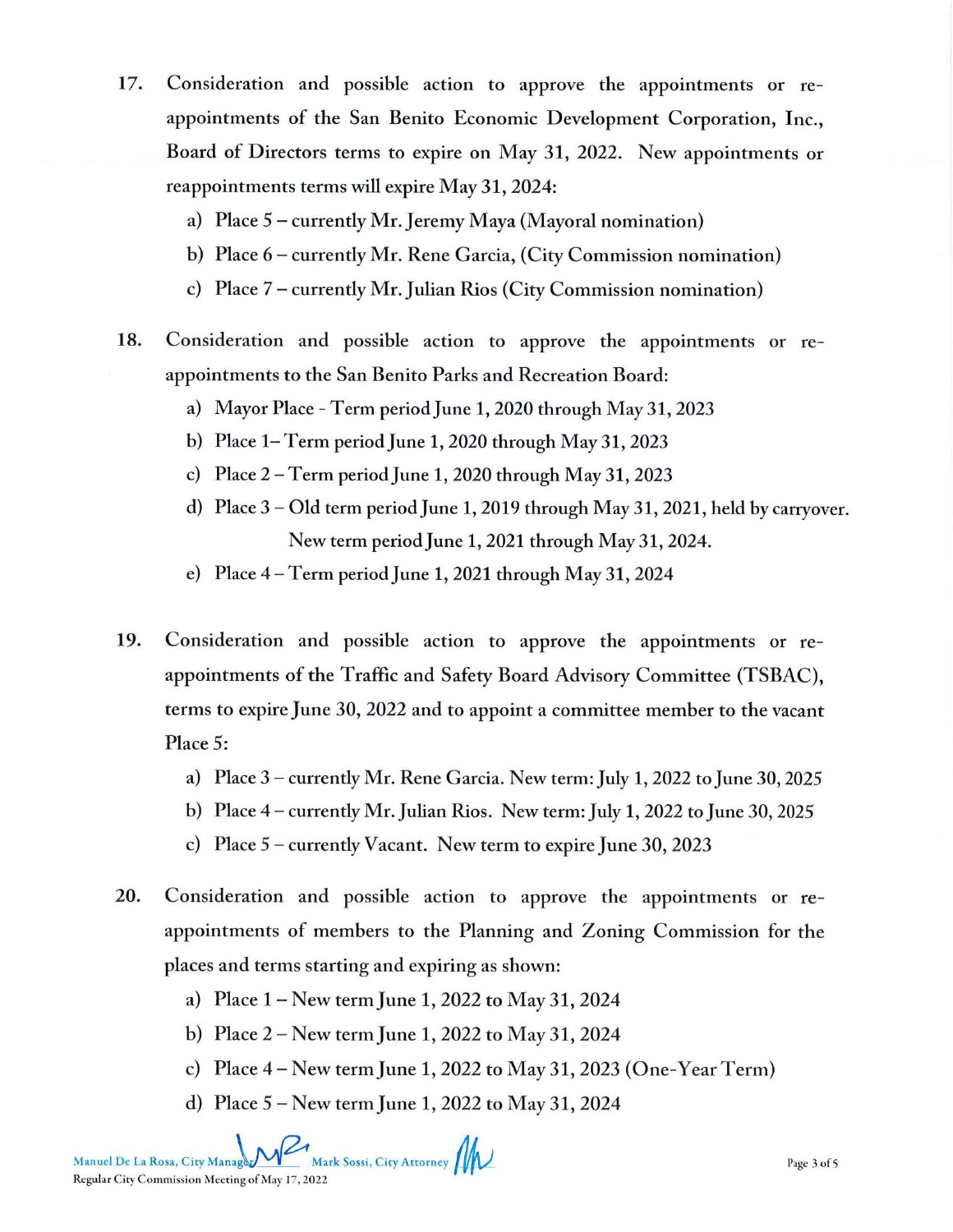- 21. Consideration and possible action to approve the appointments or reappointments of members to the Zoning Board of Adjustments for the places and terms starting and expiring as shown:
	- a) Place 1-New termJune 1, 2022 to May 31, 2024
	- b) Place 2- New termJune 1, 2022 to May 31, 2024
	- c) Place  $4$  New term June 1, 2022 to May 31, 2023 (One-Year Term)
	- d) Place *5*  New termJune 1, 2022 to May 31, 2024
- 22. Presentation and approval of City of San Benito lnvestment Report for the Second Quarter ended March 31, 2022.
- 23. Presentation of the City of San Benito Financial Statements for the period ended March 31, 2022.
- 24. Executive Session:
	- a) Consultation with City Attorney pursuant Government Code §552.107(1) to discuss Texas privileged communication protected by the attorney-client privilege.

General Session:

- 25. Consideration and possible action on item discussed in Executive Session.
- 26. Adjournment.

Note: The City of San Benito does not discriminate on the basis of disability in the admission of, access to, treatment of, or employment in its programs, activities, or public meetings. Any individual with a disability in need of accommodation is encouraged to contact the City Secretary at (956) 361-3800, Extension 103, by Monday, no later than 5:00 P.M., to make proper arrangements.

Manuel De La Rosa, City Manager Mark Sossi, City Attorney **11** Rcgular Ciry Commission ;\, ceזing of ;\lay 17, 20 22 / **y-r-v**